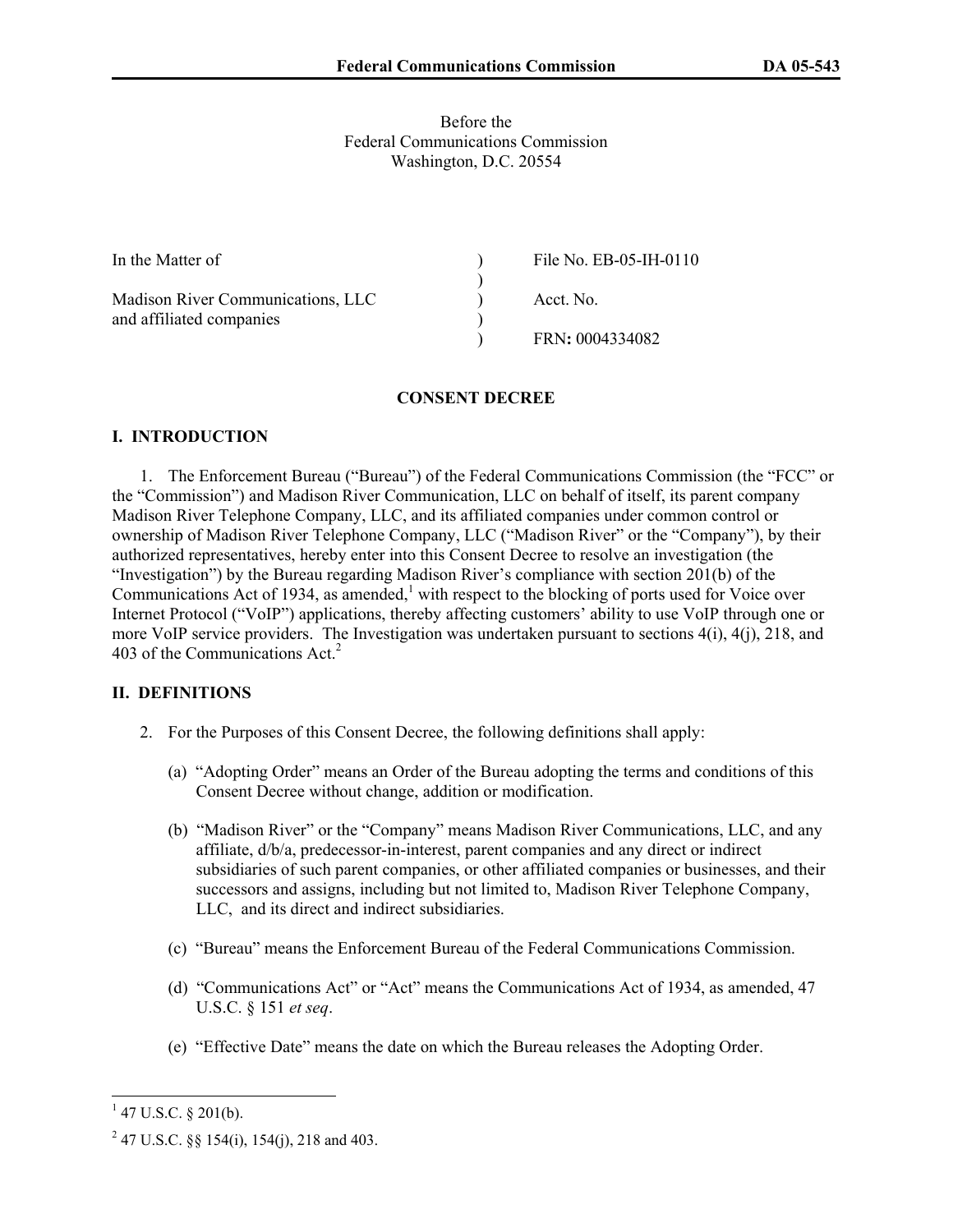- (f) The "FCC" or the "Commission" means the Federal Communications Commission.
- (g) "Investigation" means the investigation commenced by the Bureau's Letter of Inquiry dated February 11, 2005.
- (h) "Parties" means Madison River and the Bureau.

#### **III. BACKGROUND**

3. On February 11, 2005, the Bureau issued a Letter of Inquiry ("LOI") to Madison River, initiating an investigation. Specifically, the Bureau inquired about allegations that Madison River was blocking ports used for VoIP applications, thereby affecting customers' ability to use VoIP through one or more VoIP service providers.<sup>3</sup> Madison River submitted its initial response to the LOI on February 18, 2005, and supplemented that response on February 22, 2005.<sup>4</sup>

#### **IV. AGREEMENT**

 $\overline{\phantom{a}}$ 

4. To avoid the expenditure of additional resources that would be required to further litigate the issues raised in the Investigation, and in consideration for the termination of the Investigation in accordance with the terms of this Consent Decree, Madison River agrees to make a voluntary payment to the United States Treasury, without further protest or recourse to a trial *de novo,* in the amount of fifteen thousand dollars (\$15,000.00) within ten (10) business days after the Effective Date of the Adopting Order. The payment may be made by check or similar instrument, payable to the order of the Federal Communications Commission. The payment must include the Acct. No. and FRN No. referenced above. Payment by check or money order must be mailed to Forfeiture Collection Section, Finance Branch, Federal Communications Commission, P.O. Box 73482, Chicago, IL, 60673-7482.Payment by overnight mail must be sent to Bank One/LB 73482, 525 West Monroe, 8th Floor Mailroom, Chicago, IL 60661. Payment by wire transfer must be made to ABA Number 071000013, receiving bank Bank One, and account number 1165259.

5. In order to resolve and terminate the Investigation, the Bureau requires, and Madison River agrees, that Madison River shall not block ports used for VoIP applications or otherwise prevent customers from using VoIP applications.

6. The Parties agree and acknowledge that this Consent Decree shall constitute a final settlement of the Investigation. In express reliance on the covenants and representations contained herein, and in order to avoid the potential expenditure of additional public resources, the Bureau agrees to terminate the Investigation. In consideration for the termination of this Investigation, Madison River agrees to the terms, conditions, and procedures contained herein.

7. The Bureau agrees that, in the absence of new evidence relating to incidents that were not the subject of the Investigation, the Bureau will not use the facts developed in the Investigation, or the existence of this Consent Decree, to institute, on its own motion, any new proceedings, formal or

<sup>&</sup>lt;sup>3</sup> See Letter dated February 11, 2005 from Hillary S. DeNigro, Deputy Chief, Investigations and Hearings Division, Enforcement Bureau, FCC, to Steve Vanderwoude, Chairman & CEO, Madison River Communications, LLC, ("February 11 LOI").

<sup>&</sup>lt;sup>4</sup> See Letter dated February 18, 2005 from Kenneth E. Hardman, Attorney for Madison River Telephone Company, LLC, et al., to Hillary S. DeNigro, Deputy Chief, Investigations and Hearings Division, Enforcement Bureau, FCC ("Madison River Response"); Letter dated February 22, 2005 from Kenneth E. Hardman, Attorney for Madison River Telephone Company, LLC, et al., to Hillary S. DeNigro, Deputy Chief, Investigations and Hearings Division, Enforcement Bureau, FCC ("Madison River Supplement").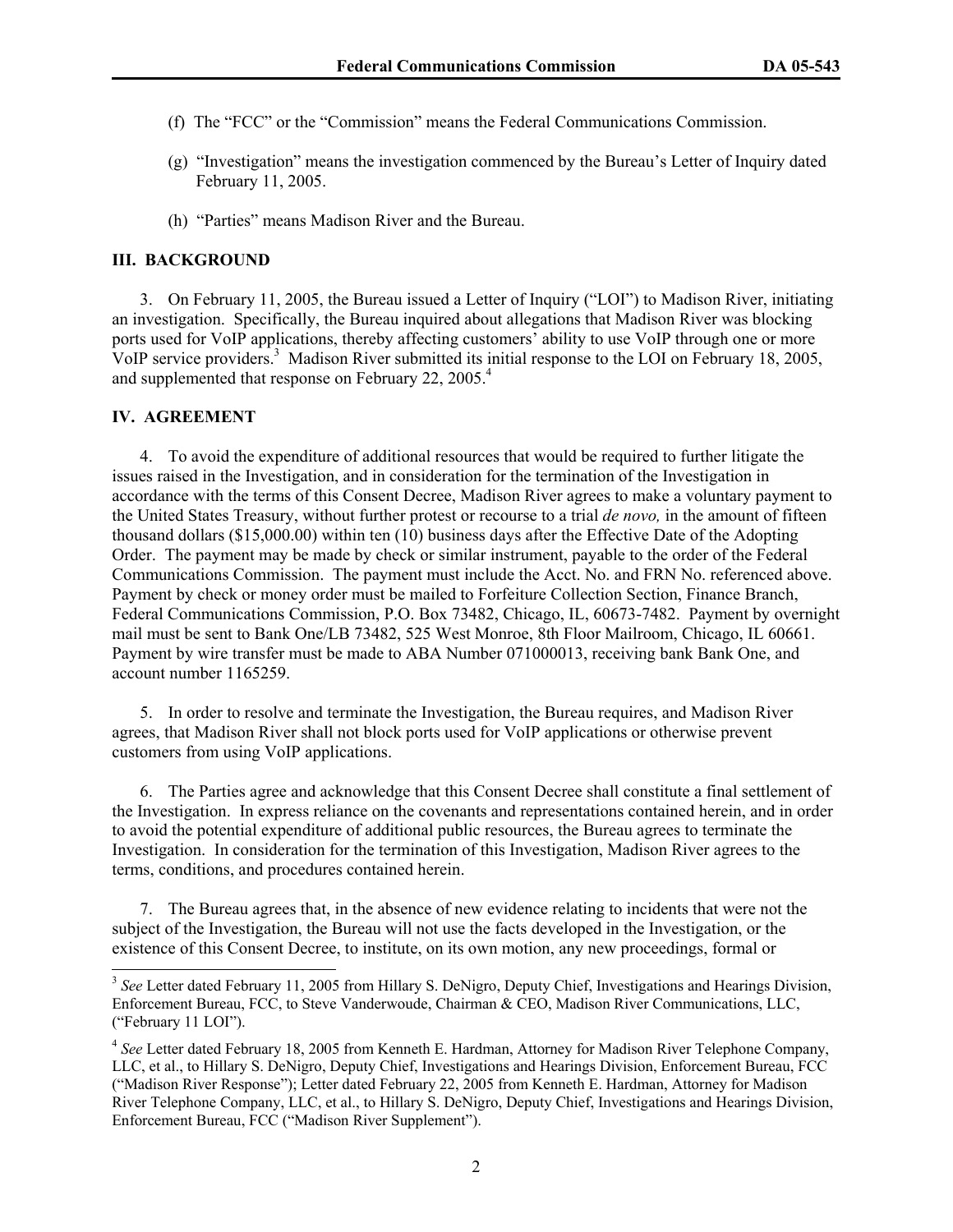informal, or to take any actions on its own motion against Madison River, including referral of this matter to any other government agency, concerning the matters that were the subject of the Investigation.

8. Madison River waives any objection to the authority of the Bureau to enter into and adopt this Consent Decree.

9. Madison River represents and warrants that it is the properly named party to this Consent Decree and is solvent and has sufficient funds available to meet fully all financial and other obligations set forth herein. Madison River further represents and warrants that it has caused this Consent Decree to be executed by its authorized representative, as a true act and deed, as of the date affixed next to said representative's signature. Said representative and Madison River respectively affirm and warrant that said representative is acting in his/her capacity and within his/her authority as a corporate officer of Madison River, and on behalf of Madison River and that by his/her signature said representative is binding Madison River to the terms and conditions of this Consent Decree.

10. The Parties agree that this Consent Decree does not constitute either an adjudication on the merits or a factual or legal finding regarding any compliance or noncompliance with the requirements of the Act and the Commission's orders and rules. The Parties agree that this Consent Decree is for settlement purposes only.

11. Nothing in this Consent Decree shall limit the Commission's authority to enforce this Consent Decree in accordance with its terms, nor shall anything in this Consent Decree limit the Commission's authority to consider and adjudicate any formal complaint that may be filed pursuant to section 208 of the Act, 47 U.S.C. § 208, and to take any action in response to such complaint.

12. Madison River waives any and all rights it may have to seek administrative or judicial reconsideration, review, appeal, or stay, or to otherwise challenge or contest the validity of this Consent Decree and the Order adopting this Consent Decree, provided the Order adopts the Consent Decree without change, addition, or modification.

13. Madison River's decision to enter into this Consent Decree is expressly contingent upon the Bureau's issuance of an Adopting Order.

14. In the event that this Consent Decree is rendered invalid by any court of competent jurisdiction, it shall become null and void and may not be used in any manner in any legal proceeding.

15. The Parties also agree that if any provision of this Consent Decree conflicts with any subsequent rule or order adopted by the Commission (except an order specifically intended to revise or otherwise modify the terms of this Consent Decree to which Madison River does not consent) that provision will be superseded by such Commission rule or order.

16. By this Consent Decree, Madison River does not waive or alter its right to assert and seek protection from disclosure of any privileged or otherwise confidential and protected documents and information, or to seek appropriate safeguards or confidentiality for any competitively sensitive or proprietary information. Nothing in this Consent Decree shall be deemed to prejudice Madison River's rights to seek exemption from disclosure pursuant to the Freedom of Information Act and the Commission's implementing regulations for documents provided by Madison River to the Commission, or for Madison River to contest any request for disclosure of agency records relating to the subject of this Consent Decree.

17. If either Party (or the United States on behalf of the Commission) brings a judicial action to enforce the terms of the Adopting Order, neither Madison River nor the Bureau shall contest the validity of the Consent Decree or the Adopting Order, and Madison River and the Bureau will waive any statutory